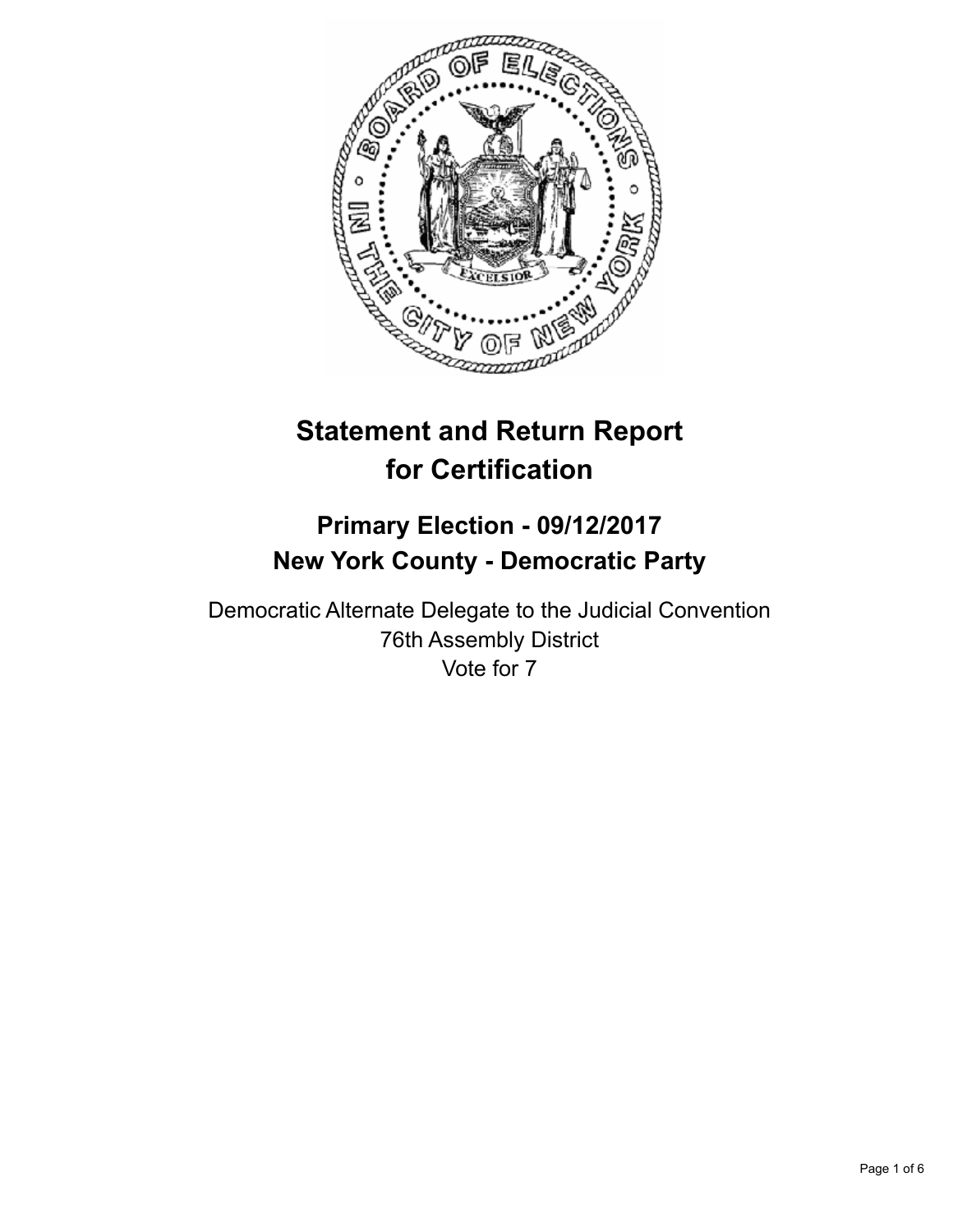

#### **Assembly District 76**

| PUBLIC COUNTER                                           | 8,447 |
|----------------------------------------------------------|-------|
| MANUALLY COUNTED EMERGENCY                               | 0     |
| <b>ABSENTEE / MILITARY</b>                               | 268   |
| <b>AFFIDAVIT</b>                                         | 58    |
| <b>Total Ballots</b>                                     | 8,773 |
| Less - Inapplicable Federal/Special Presidential Ballots | 0     |
| <b>Total Applicable Ballots</b>                          | 8,773 |
| <b>FRANK WILKINSON</b>                                   | 2,104 |
| <b>MATTHEW LOMBARDI</b>                                  | 2,301 |
| ESTHER BERNHARD YANG                                     | 2,957 |
| JUSTIN KELTON                                            | 2,113 |
| <b>ITUMELENG MAKGETLA</b>                                | 2,095 |
| <b>NANCY LANG</b>                                        | 3,381 |
| PIERRE RATZKI                                            | 1,779 |
| <b>ELLEN RAVENEL</b>                                     | 2,733 |
| <b>BARBARA PARKER</b>                                    | 2,783 |
| JONATHAN PIEL                                            | 2,104 |
| E. GRACE PARK                                            | 2,482 |
| <b>MICHAEL DAVIS</b>                                     | 2,057 |
| DANIEL G. EGERS                                          | 1,710 |
| MARILYN DIAMOND                                          | 2,988 |
| AARON BERGER (WRITE-IN)                                  | 1     |
| ALEC HARTMAN (WRITE-IN)                                  | 2     |
| ALEXANDER ZIMMER (WRITE-IN)                              | 1     |
| ALICE DUNKEL (WRITE-IN)                                  | 1     |
| AMY POTTER (WRITE-IN)                                    | 1     |
| ANNE GRADY (WRITE-IN)                                    | 1     |
| ARTHER J. WEISS (WRITE-IN)                               | 1     |
| BILL DE BLASIO (WRITE-IN)                                | 1     |
| <b>BRADLEY HERSHENSON (WRITE-IN)</b>                     | 1     |
| <b>BRIAN KRIST (WRITE-IN)</b>                            | 1     |
| CHARLES E. PANOFF III (WRITE-IN)                         | 1     |
| CHRISTOPHER REGAN (WRITE-IN)                             | 1     |
| CLARICE LOWY (WRITE-IN)                                  | 1     |
| DANIEL JUERS (WRITE-IN)                                  | 1     |
| DAVID L. ROSENSTEIN (WRITE-IN)                           | 1     |
| DOLLY LEVI (WRITE-IN)                                    | 1     |
| DOMINIQUE CAMILLERI (WRITE-IN)                           | 1     |
| ED POTTER (WRITE-IN)                                     | 1     |
| EDWARD SASLOW (WRITE-IN)                                 | 1     |
| ELLEN SAKANY (WRITE-IN)                                  | 1     |
| GILLIAN ZACHARY (WRITE-IN)                               | 1     |
| GREG PASCAL (WRITE-IN)                                   | 1     |
| HANSON HSU (WRITE-IN)                                    | 1     |
| IRA DUNKEL (WRITE-IN)                                    | 1     |
| ISABELLE KRIST (WRITE-IN)                                | 1     |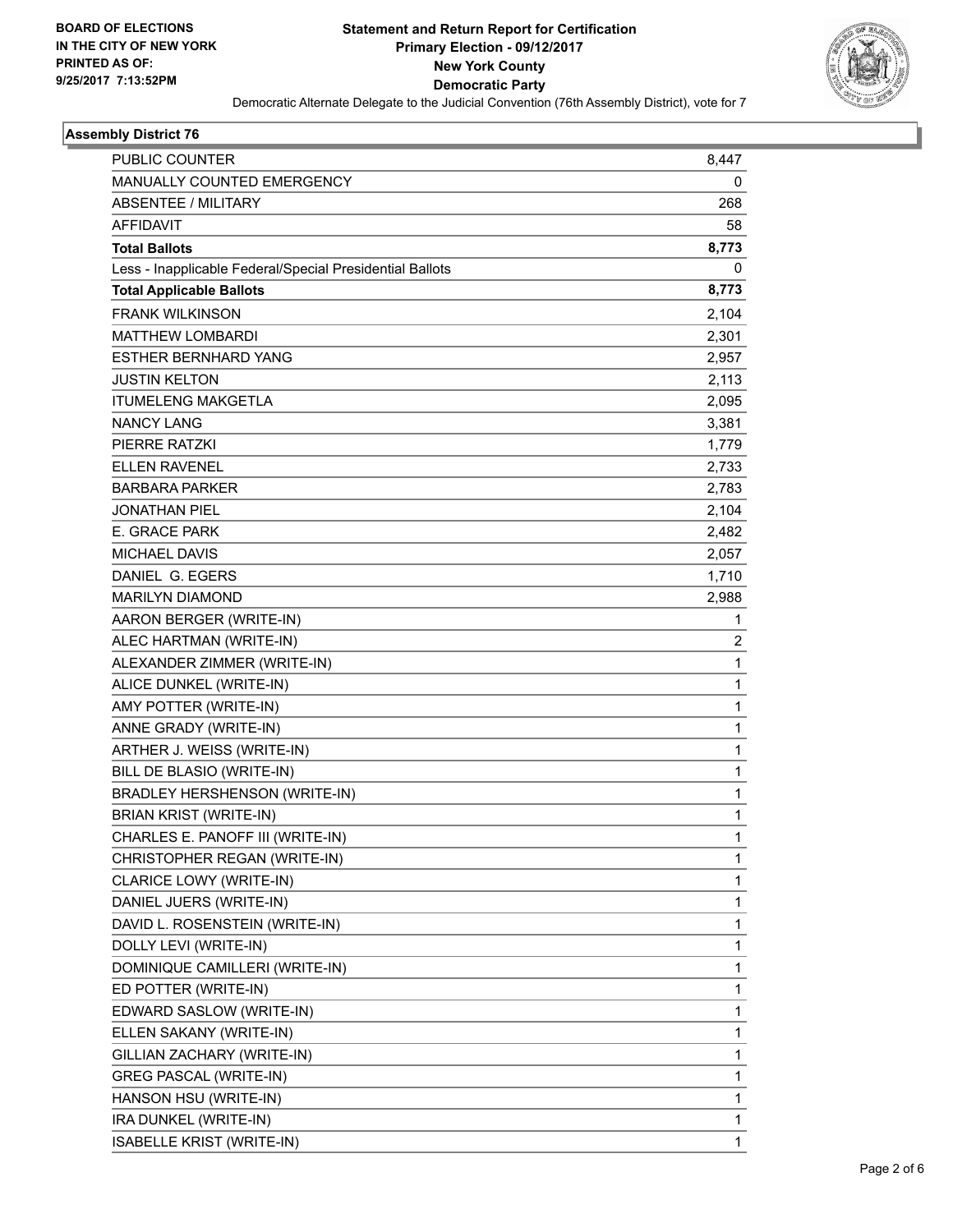

#### **Assembly District 76**

| ITAMAR YEGER (WRITE-IN)            | 1      |
|------------------------------------|--------|
| JACKSON HALEBIAN (WRITE-IN)        | 1      |
| JANE REGAN (WRITE-IN)              | 1      |
| JASON LOPEZ (WRITE-IN)             | 1      |
| JOANNE BELOY (WRITE-IN)            | 1      |
| JOHN M. RYAN (WRITE-IN)            | 1      |
| JONATHAN PENNA (WRITE-IN)          | 1      |
| LESLIE E. FOURTON (WRITE-IN)       | 1      |
| MARC HARTMAN (WRITE-IN)            | 1      |
| MARCIA WINSTEIN (WRITE-IN)         | 1      |
| <b>MARCIE HARTMAN (WRITE-IN)</b>   | 1      |
| MARNE KLESNBUT (WRITE-IN)          | 1      |
| MATTHEW KOVARY (WRITE-IN)          | 1      |
| MELANIE GREENBLATT (WRITE-IN)      | 1      |
| MICHAEL GARCIA (WRITE-IN)          | 1      |
| NICOLE KRIST (WRITE-IN)            | 1      |
| NOAH ZACHARY (WRITE-IN)            | 1      |
| OZAN AKIPEK (WRITE-IN)             | 1      |
| PATRICK BOBLIN (WRITE-IN)          | 1      |
| PHILLIP PASCAL (WRITE-IN)          | 1      |
| RENEE ERIN HAGEBOECK (WRITE-IN)    | 1      |
| RICHARD KEARLY (WRITE-IN)          | 1      |
| RO DHANRAJ (WRITE-IN)              | 1      |
| ROBERT MASTERS (WRITE-IN)          | 1      |
| RORY O'CONNOR (WRITE-IN)           | 1      |
| SARAH L. SHORE (WRITE-IN)          | 1      |
| SONYA POPORIC (WRITE-IN)           | 1      |
| STEVEN BENDER (WRITE-IN)           | 1      |
| SUSAN HOCHBERG (WRITE-IN)          | 1      |
| SUSAN MCCALL (WRITE-IN)            | 1      |
| SUSAN SMIRNOFF (WRITE-IN)          | 1      |
| UNATTRIBUTABLE WRITE-IN (WRITE-IN) | 16     |
| WILLIAM DYER HALPERN (WRITE-IN)    | 1      |
| WILLIAM ZELENHA (WRITE-IN)         | 1      |
| <b>Total Votes</b>                 | 33,662 |
| Unrecorded                         | 27,749 |
|                                    |        |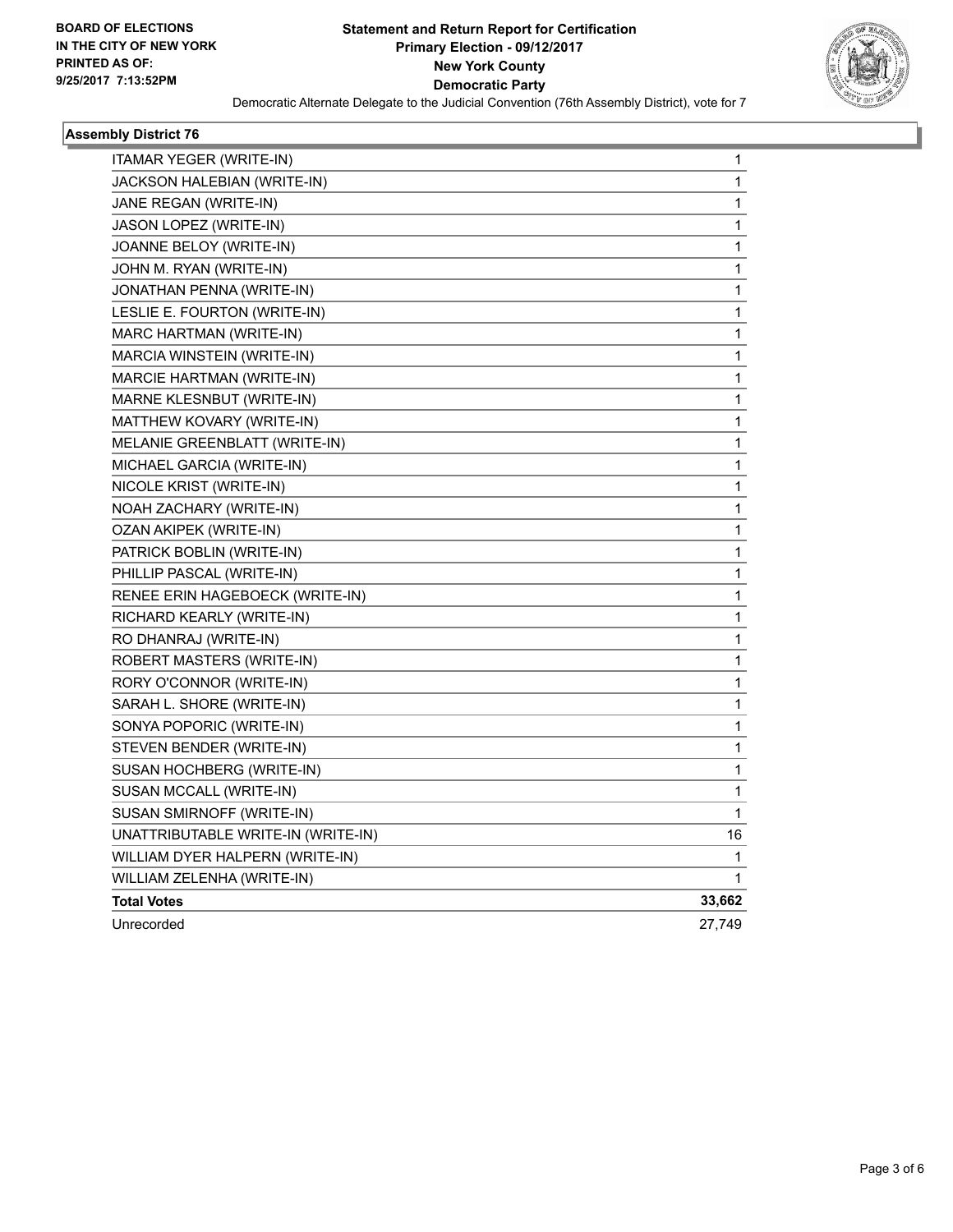

#### **Total for Democratic Alternate Delegate to the Judicial Convention (76th Assembly District) - New York County**

| PUBLIC COUNTER                                           | 8,447        |
|----------------------------------------------------------|--------------|
| MANUALLY COUNTED EMERGENCY                               | 0            |
| <b>ABSENTEE / MILITARY</b>                               | 268          |
| AFFIDAVIT                                                | 58           |
| <b>Total Ballots</b>                                     | 8,773        |
| Less - Inapplicable Federal/Special Presidential Ballots | 0            |
| <b>Total Applicable Ballots</b>                          | 8,773        |
| <b>FRANK WILKINSON</b>                                   | 2,104        |
| <b>MATTHEW LOMBARDI</b>                                  | 2,301        |
| <b>ESTHER BERNHARD YANG</b>                              | 2,957        |
| <b>JUSTIN KELTON</b>                                     | 2,113        |
| <b>ITUMELENG MAKGETLA</b>                                | 2,095        |
| <b>NANCY LANG</b>                                        | 3,381        |
| PIERRE RATZKI                                            | 1,779        |
| <b>ELLEN RAVENEL</b>                                     | 2,733        |
| <b>BARBARA PARKER</b>                                    | 2,783        |
| JONATHAN PIEL                                            | 2,104        |
| E. GRACE PARK                                            | 2,482        |
| <b>MICHAEL DAVIS</b>                                     | 2,057        |
| DANIEL G. EGERS                                          | 1,710        |
| <b>MARILYN DIAMOND</b>                                   | 2,988        |
| AARON BERGER (WRITE-IN)                                  | 1            |
| ALEC HARTMAN (WRITE-IN)                                  | 2            |
| ALEXANDER ZIMMER (WRITE-IN)                              | $\mathbf{1}$ |
| ALICE DUNKEL (WRITE-IN)                                  | 1            |
| AMY POTTER (WRITE-IN)                                    | 1            |
| ANNE GRADY (WRITE-IN)                                    | 1            |
| ARTHER J. WEISS (WRITE-IN)                               | 1            |
| BILL DE BLASIO (WRITE-IN)                                | 1            |
| <b>BRADLEY HERSHENSON (WRITE-IN)</b>                     | 1            |
| <b>BRIAN KRIST (WRITE-IN)</b>                            | 1            |
| CHARLES E. PANOFF III (WRITE-IN)                         | 1            |
| CHRISTOPHER REGAN (WRITE-IN)                             | 1            |
| CLARICE LOWY (WRITE-IN)                                  | 1            |
| DANIEL JUERS (WRITE-IN)                                  | 1            |
| DAVID L. ROSENSTEIN (WRITE-IN)                           | 1            |
| DOLLY LEVI (WRITE-IN)                                    | 1            |
| DOMINIQUE CAMILLERI (WRITE-IN)                           | 1            |
| ED POTTER (WRITE-IN)                                     | 1            |
| EDWARD SASLOW (WRITE-IN)                                 | 1            |
| ELLEN SAKANY (WRITE-IN)                                  | 1            |
| GILLIAN ZACHARY (WRITE-IN)                               | 1            |
| <b>GREG PASCAL (WRITE-IN)</b>                            | 1            |
| HANSON HSU (WRITE-IN)                                    | 1            |
| IRA DUNKEL (WRITE-IN)                                    | 1            |
| ISABELLE KRIST (WRITE-IN)                                | 1            |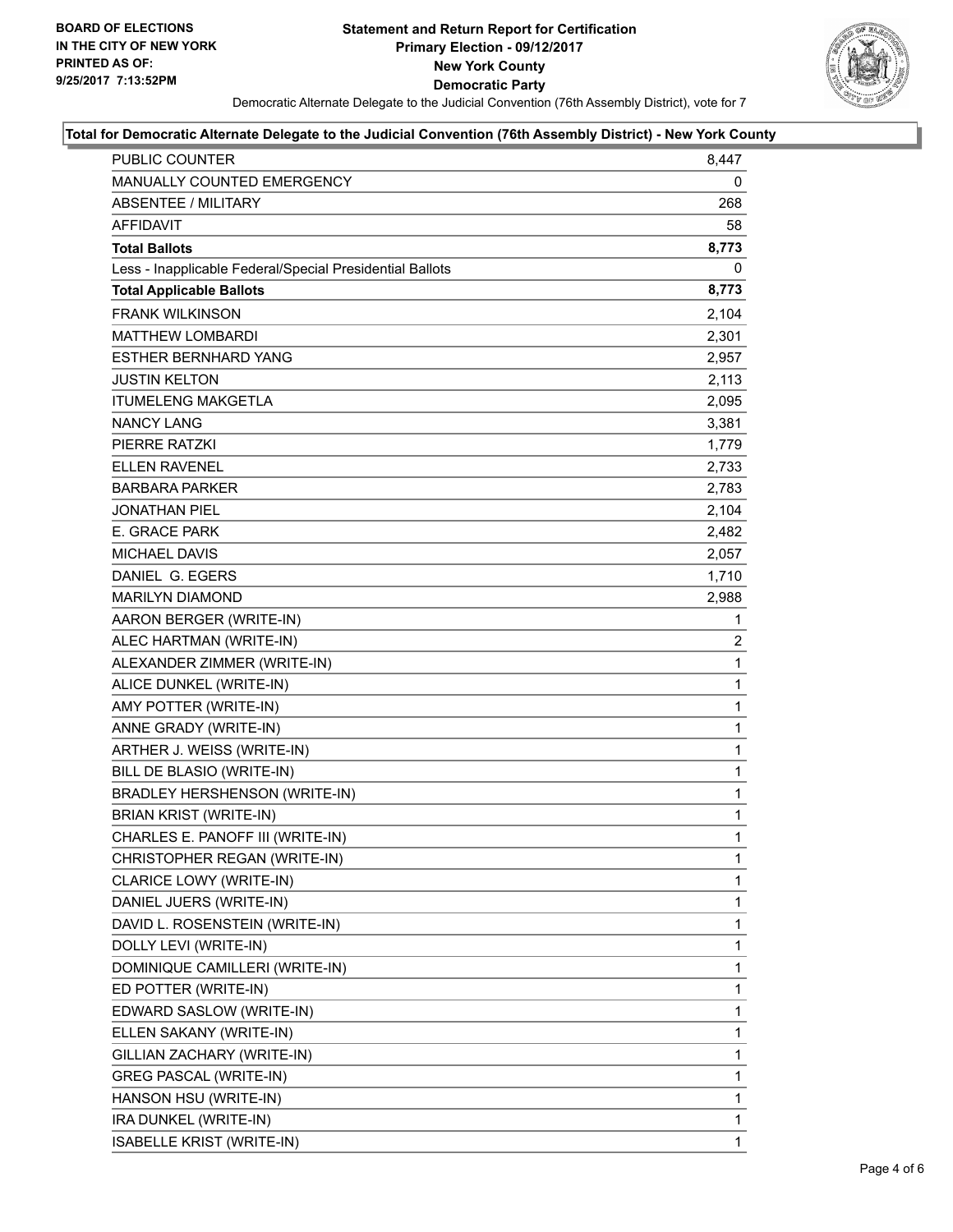#### **Statement and Return Report for Certification Primary Election - 09/12/2017 New York County Democratic Party** Democratic Alternate Delegate to the Judicial Convention (76th Assembly District), vote for 7



#### **Total for Democratic Alternate Delegate to the Judicial Convention (76th Assembly District) - New York County**

| ITAMAR YEGER (WRITE-IN)            | 1            |
|------------------------------------|--------------|
| JACKSON HALEBIAN (WRITE-IN)        | 1            |
| JANE REGAN (WRITE-IN)              | 1            |
| JASON LOPEZ (WRITE-IN)             | 1            |
| JOANNE BELOY (WRITE-IN)            | 1            |
| JOHN M. RYAN (WRITE-IN)            | 1            |
| JONATHAN PENNA (WRITE-IN)          | 1            |
| LESLIE E. FOURTON (WRITE-IN)       | 1            |
| MARC HARTMAN (WRITE-IN)            | 1            |
| MARCIA WINSTEIN (WRITE-IN)         | 1            |
| <b>MARCIE HARTMAN (WRITE-IN)</b>   | 1            |
| MARNE KLESNBUT (WRITE-IN)          | 1            |
| MATTHEW KOVARY (WRITE-IN)          | 1            |
| MELANIE GREENBLATT (WRITE-IN)      | 1            |
| MICHAEL GARCIA (WRITE-IN)          | 1            |
| NICOLE KRIST (WRITE-IN)            | $\mathbf 1$  |
| NOAH ZACHARY (WRITE-IN)            | 1            |
| OZAN AKIPEK (WRITE-IN)             | 1            |
| PATRICK BOBLIN (WRITE-IN)          | 1            |
| PHILLIP PASCAL (WRITE-IN)          | 1            |
| RENEE ERIN HAGEBOECK (WRITE-IN)    | 1            |
| RICHARD KEARLY (WRITE-IN)          | 1            |
| RO DHANRAJ (WRITE-IN)              | $\mathbf{1}$ |
| ROBERT MASTERS (WRITE-IN)          | 1            |
| RORY O'CONNOR (WRITE-IN)           | 1            |
| SARAH L. SHORE (WRITE-IN)          | 1            |
| SONYA POPORIC (WRITE-IN)           | 1            |
| STEVEN BENDER (WRITE-IN)           | 1            |
| SUSAN HOCHBERG (WRITE-IN)          | 1            |
| SUSAN MCCALL (WRITE-IN)            | 1            |
| SUSAN SMIRNOFF (WRITE-IN)          | 1            |
| UNATTRIBUTABLE WRITE-IN (WRITE-IN) | 16           |
| WILLIAM DYER HALPERN (WRITE-IN)    | 1            |
| WILLIAM ZELENHA (WRITE-IN)         | $\mathbf 1$  |
| <b>Total Votes</b>                 | 33,662       |
| Unrecorded                         | 27,749       |